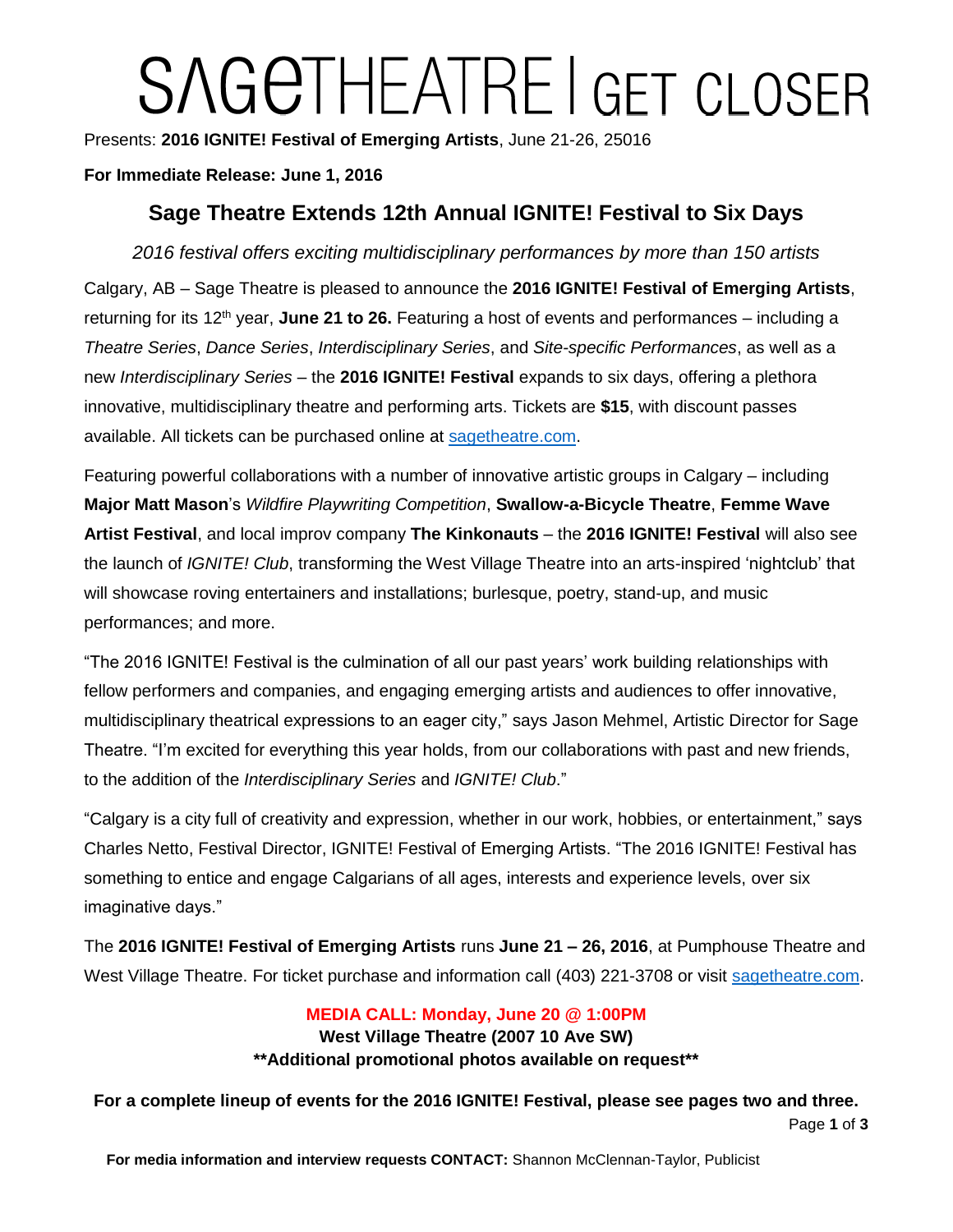# SAGETHEATRE I GET CLOSER

Presents: **2016 IGNITE! Festival of Emerging Artists**, June 21-26, 25016

### **For Immediate Release: June 1, 2016**

# **2016 IGNITE! Festival of Emerging Artists: Lineup**

#### *Theatre Series*

- *Soft Face and Featherless* circles an exorbitant tale about being flung from the 1001st floor of a hospital. Part rock concert, part surrealist melodrama, and part gothic barnyard poetry slam.
- The Cows is a darkly hilarious absurdist take on love and the blind faiths we go to achieve it. A hilarious show that gets messy with milk, ice cream and simulated internal cow organs.
- In *Rocks* the world is coming to an end and three people are presented with a choice: wait to die, or share truths they have always wanted to tell.
- Our first ever high school production, *Defined* is written, directed and performed by high school students, and embodies the essence of the teenage condition; it is the hope in the hopelessness of what we are, who we want to become, and the destruction that takes place along the way.

#### **Readings**

- Major Matt Mason returns to once again host the **[Wildfire Playwriting Competition](http://mmmtheatrecollective.com/wildfire/)** (WPC) and will present readings of this year's winning play, *Serenity Wild*, written by Katie Sly, as well as WPC runner-up *The Exhibition of Extraordinary Oddities and Living Freaks*, written by Chelsea Woolley, both of which were chosen from more than 100 WPC submissions received from across Canada.
- Two staged readings of new, local plays: *Feminazis* by Megan Baldry, and *Absurdable Universe* by Kyle Hinton.

#### *Site-specific Performances*

Produced by **[Swallow-a-Bicycle Theatre,](http://www.swallowabicycle.com/)** these performance tours consist of short, site-specific works including theatre, dance, clowning, and more — will take place outdoors around Pumphouse Theatre on benches, sand volleyball courts, and under bridges.

#### *Interdisciplinary Series*

**Artist blind dates** pairs artists from differing disciplines to create brand new, 10-minute performances. Artists taking part include: a dance choreographer; a new music group; a spoken word poet; an electronic musician; a folk music duo; a stand-up comic; a writer; and an actor.